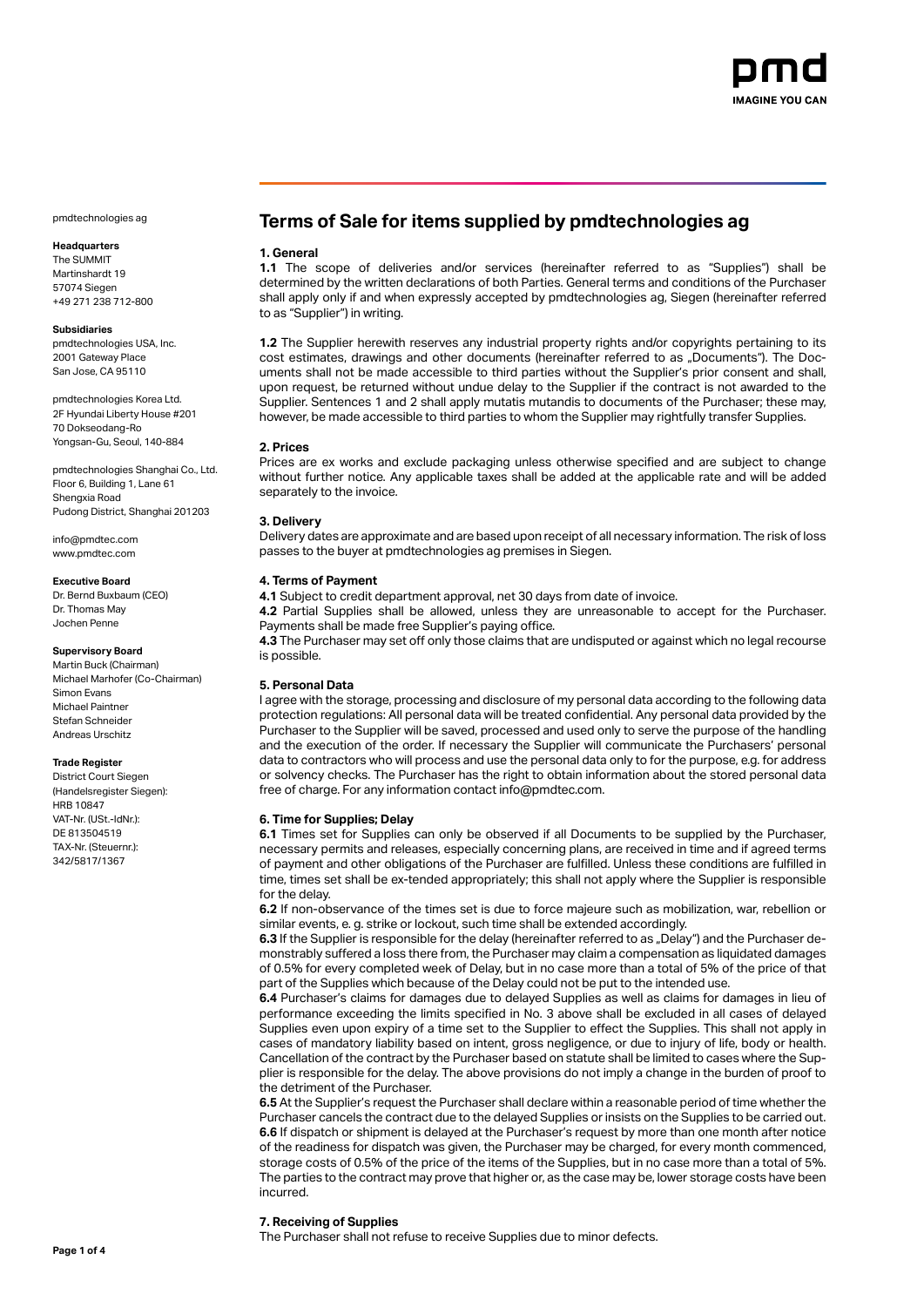

# **Headquarters**

The SUMMIT Martinshardt 19 57074 Siegen +49 271 238 712-800

### **Subsidiaries**

pmdtechnologies USA, Inc. 2001 Gateway Place San Jose, CA 95110

pmdtechnologies Korea Ltd. 2F Hyundai Liberty House #201 70 Dokseodang-Ro Yongsan-Gu, Seoul, 140-884

pmdtechnologies Shanghai Co., Ltd. Floor 6, Building 1, Lane 61 Shengxia Road Pudong District, Shanghai 201203

info@pmdtec.com www.pmdtec.com

### **Executive Board**

Dr. Bernd Buxbaum (CEO) Dr. Thomas May Jochen Penne

# **Supervisory Board**

Martin Buck (Chairman) Michael Marhofer (Co-Chairman) Simon Evans Michael Paintner Stefan Schneider Andreas Urschitz

### **Trade Register**

District Court Siegen (Handelsregister Siegen): HRB 10847 VAT-Nr. (USt.-IdNr.): DE 813504519 TAX-Nr. (Steuernr.): 342/5817/1367

### **8. Warranty**

The Supplier warrants that all devices will perform in normal use in accordance to device specifications for a period of one year from date of delivery to the customer. This warranty does not cover failure due to those mechanical and electrical causes defined below as liability of the customer. pmdtechnologies agmakes no other warrantees ex-pressed or implied for these devices. If the devices do not function properly during the warranty period, pmdtechnologies will, at its option, either replace or refund the purchase price of any device found to be defective. Opening the camera body is not allowed. At non-compliance any warranty claim expires.

# **9. Returns**

Devices will be considered for replacement up to one year from the date of shipment. Returns will be re-tested against the device specifications and if found to meet those specifications will be shipped back to the customer at the customer's expense. All items should be returned, transportation prepaid by the customer to:

pmdtechnologies ag Martinshardt 19 D-57074 Siegen (Germany)

# **10. Loan-Camera**

Opening the camera body is not allowed. At non-compliance any warranty claim expires and the full purchase price has to be paid.

# **11. Liability of the Customer**

Damage from mechanical (scratches or breakage), electrical (ESD), or other misuse of the device (electrical, storage temperature, etc.) beyond the stated maximum ratings in the device specifications that occur after receipt of the device by the customer shall be the responsibility of the customer.

# **12. Camera Patents**

The purchase price paid for the image sensors does not include a license under any pmdtechnologies ag patent to manufacture or assemble a camera based on the pmd-principle.

### **13. Retention of Title**

13.1 Items pertaining to the Supplies ("Retained Goods") shall remain the property of the Supplier until each and every claim the Supplier has against the Purchaser on account of the business connection has been fulfilled. If the combined value of the security interests of the Supplier exceeds the value of all secured claims by more than 20%, the Supplier shall release a corresponding part of the security interest if so requested by the Purchaser.

**13.2** For the duration of the retention of title, the Purchaser may not pledge the Retained Goods or use them as security, and resale shall be possible only for resellers in the ordinary course of their business and only on condition that the reseller receives payment from its customer or makes the transfer of property to the customer de-pendent upon the customer fulfilling its obligation to effect payment.

**13.3** The Purchaser shall inform the Supplier forthwith of any seizure or other act of intervention by third parties.

**13.4** Where the Purchaser fails to fulfill its duties, including failure to make payments due, the Supplier shall be entitled to cancel the contract and take back the Retained Goods in the case of continued failure following expiry of a reasonable time set by the Supplier; the statutory pro-visions that a time limit is not needed remain unaffected. The Purchaser shall be obliged to surrender the Retained Goods.

### **14. Defects as to Quality**

The Supplier shall be liable for defects as to quality ("Sachmängel", hereinafter referred to as "Defects",) as follows:

**14.1** All parts or services where a Defect becomes apparent within the limitation period shall, at the discretion of the Supplier, be repaired, replaced or provided again free of charge irrespective of the hours of operation elapsed, provided that the reason for the Defect had already existed at the time when the risk passed.

**14.2** Claims based on Defects are subject to a limitation period of 12 months. This provision shall not apply where longer periods are prescribed by law according to Sec. 438 para. 1 No. 2 (buildings and things used for a building), Sec. 479 para. 1(right of recourse), and Sec. 634a para. 1 No. 2 (defects of a building) German Civil Code ("BGB"), as well as in cases of injury of life, body or health, or where the Supplier intentionally or grossly negligently fails to fulfill its obligation or fraudulently conceals a Defect. The legal provisions regarding suspension of expiration ("Ablaufhemmung"), suspension ("Hemmung") and recommencement of limitation periods remain unaffected.

**14.3** The Purchaser shall notify Defects to the Supplier in writing and without undue delay. In the case of notification of a Defect, the Purchaser may withhold payments to a reasonable extent taking into account the Defect occurred. The Purchaser, however, may withhold payments only if the subject-matter of the notification of the Defect occurred is justified beyond doubt. Unjustified notifications of Defect shall entitle the Supplier to have its expenses reimbursed by the Purchaser.

14.4 The Supplier shall first be given the opportunity to supplement its performance ("Nacherfüllung") **Page 2 of 4** within a reasonable period of time.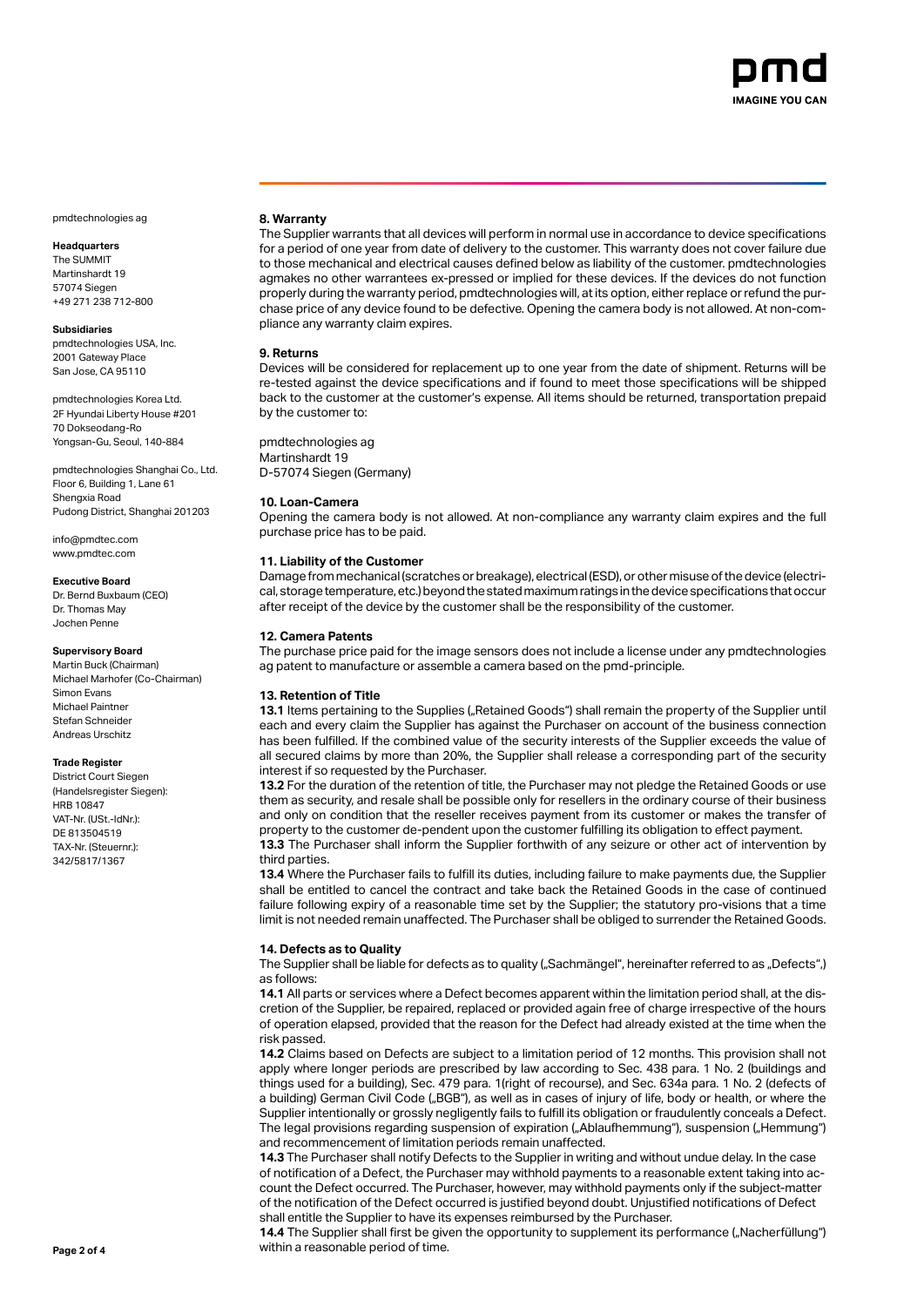

# **Headquarters**

The SUMMIT Martinshardt 19 57074 Siegen +49 271 238 712-800

### **Subsidiaries**

pmdtechnologies USA, Inc. 2001 Gateway Place San Jose, CA 95110

pmdtechnologies Korea Ltd. 2F Hyundai Liberty House #201 70 Dokseodang-Ro Yongsan-Gu, Seoul, 140-884

pmdtechnologies Shanghai Co., Ltd. Floor 6, Building 1, Lane 61 Shengxia Road Pudong District, Shanghai 201203

info@pmdtec.com www.pmdtec.com

#### **Executive Board**

Dr. Bernd Buxbaum (CEO) Dr. Thomas May Jochen Penne

# **Supervisory Board**

Martin Buck (Chairman) Michael Marhofer (Co-Chairman) Simon Evans Michael Paintner Stefan Schneider Andreas Urschitz

### **Trade Register**

District Court Siegen (Handelsregister Siegen): HRB 10847 VAT-Nr. (USt.-IdNr.): DE 813504519 TAX-Nr. (Steuernr.): 342/5817/1367

**14.5** If supplementary performance is unsuccessful, the Purchaser shall be entitled to cancel the contract or reduce the remuneration, irrespective of any claims for damages it may have according to Art. 16.

**14.6** There shall be no claims based on Defect in cases of insignificant deviations from the agreed quality, of only minor impairment of usefulness, of natural wear and tear or damage arising after the transfer of risk from faulty or negligent handling, excessive strain, unsuitable equipment, defective workmanship, inappropriate foundation soil or from particular external<br>
influences not assumed under the contract, or from nonreproducible software contract, or from nonreproducible errors. Claims based on defects attributable to improper modifications or repair work carried out by the Purchaser or third parties and the consequences thereof shall be likewise excluded.

**14.7** The Purchaser shall have no claim with respect to expenses incurred in the course of supplementary performance, including costs of travel and transport, labour, and material, to the extent that expenses are increased because the subject-matter of the Supplies was subsequently brought to another location than the Purchaser's branch office, unless doing so complies with the intended use of the Supplies.

**14.8** The Purchaser's right of recourse against the Supplier pursuant to Sec. 478 BGB is limited to cases where the Purchaser has not concluded an agreement with its customers exceeding the scope of the statutory provisions governing claims based on Defects. Moreover, No. 8 above shall apply mutatis mutandis to the scope of the right of recourse the Purchaser has against the Supplier pursuant to Sec. 478 para. 2 BGB. 13.9 Furthermore, the provisions of Art. 16 (Other Claims for Damages) shall apply in respect of claims of damages. Any other claims of the Purchaser against the Supplier or its agents or any such claims exceeding the claims provided for in this Art. 13, based on a Defect, shall be excluded.

### **15. Industrial Property Rights and Copyright; Defects in Title**

**15.1** Unless otherwise agreed, the Supplier shall provide the Supplies free from third parties' industrial property rights and copyrights (hereinafter referred to as "IPR") with respect to the country of the place of destination. If a third party asserts a justified claim against the Purchaser based on an infringement of an IPR with respect to the Supplies made by the Supplier and then used in conformity with the contract, the Supplier shall be liable to the Purchaser within the time period stipulated in Art.13 No. 2 as follows: a) The Supplier shall choose whether to acquire, at its own expense, the right to use the IPR with respect to the Supplies concerned or whether to modify the Supplies such that they no longer infringe the IPR or replace them. If this would be unreasonable to demand from the Supplier, the Purchaser may cancel the contract or reduce the remuneration pursuant to the applicable statutory provisions. b) The Supplier's liability to pay damages shall be governed by Art. 16. c) The above obligations of the Supplier shall only apply if the Purchaser (I) immediately notifies the Supplier of any such claim asserted by the third party in writing, (II) does not concede the existence of an infringement and (III) leaves any protective measures and settlement negotiations to the discretion of the Supplier. If the Purchaser stops using the Supplies in order to reduce the damage or for other good reason, it shall be obliged to point out to the third party that no acknowledgement of the alleged infringement may be inferred from the fact that the use has been discontinued.

**15.2** Claims of the Purchaser shall be excluded if it is itself responsible for the infringement of an IPR. **15.3** Claims of the Purchaser shall also be excluded if the infringement of the IPR is caused by specifications made by the Purchaser, to a type of use not foreseeable by the Supplier or to the Supplies being modified by the Purchaser or being used together with products not provided by the Supplier.

**15.4** In addition, with respect to claims by the Purchaser pursuant to Art. 14.1 a) above, Art. 13.4, 13.5 and 13.9 shall apply mutatis mutandis in the event of an infringement of an IPR.

**15.5** Where other defects in title occur, Art. 13 shall apply mutatis mutandis.

**15.6** Any other claims of the Purchaser against the Supplier or its agents or any such claims exceeding the claims provided for in this Art. 14, based on a defect in title, shall be excluded.

### **16. Impossibility of Performance; Adaptation of Contract**

**16.1** To the extent that Supplies are impossible to be carried out, the Purchaser shall be entitled to claim damages, unless the Supplier is not responsible for the impossibility. The Purchaser's claim for damages shall, however, be limited to an amount of 10% of the value of the part of the Supplies which, owing to the impossibility, cannot be put to the intended use. This limitation shall not apply in the case of mandatory liability based on intent, gross negligence or injury of life, body or health; this does not imply a change in the burden of proof to the detriment of the Purchaser. The right of the Purchaser to cancel the contract shall remain unaffected.

**16.2** Where unforeseeable events within the meaning of Art. 5.2 substantially change the economic importance or the contents of the Supplies or considerably affect the Supplier's business; the contract shall be adapted taking into account the principles of reasonableness and good faith. Where doing so is economically unreasonable, the Supplier shall have the right to cancel the contract. If the Supplier intends to exercise its right to cancel the contract, it shall notify the Purchaser thereof without undue delay after having realized the repercussions of the event; this shall also apply even where an extension of the delivery period had previously been agreed with the Purchaser.

### **17. Other Claims for Damages**

**17.1** Any claims for damages and reimbursement of expenses the Purchaser may have (hereinafter referred to as "Claims for Damages"), based on whatever legal reason, including infringement of duties arising in connection with the contract or tort, shall be excluded.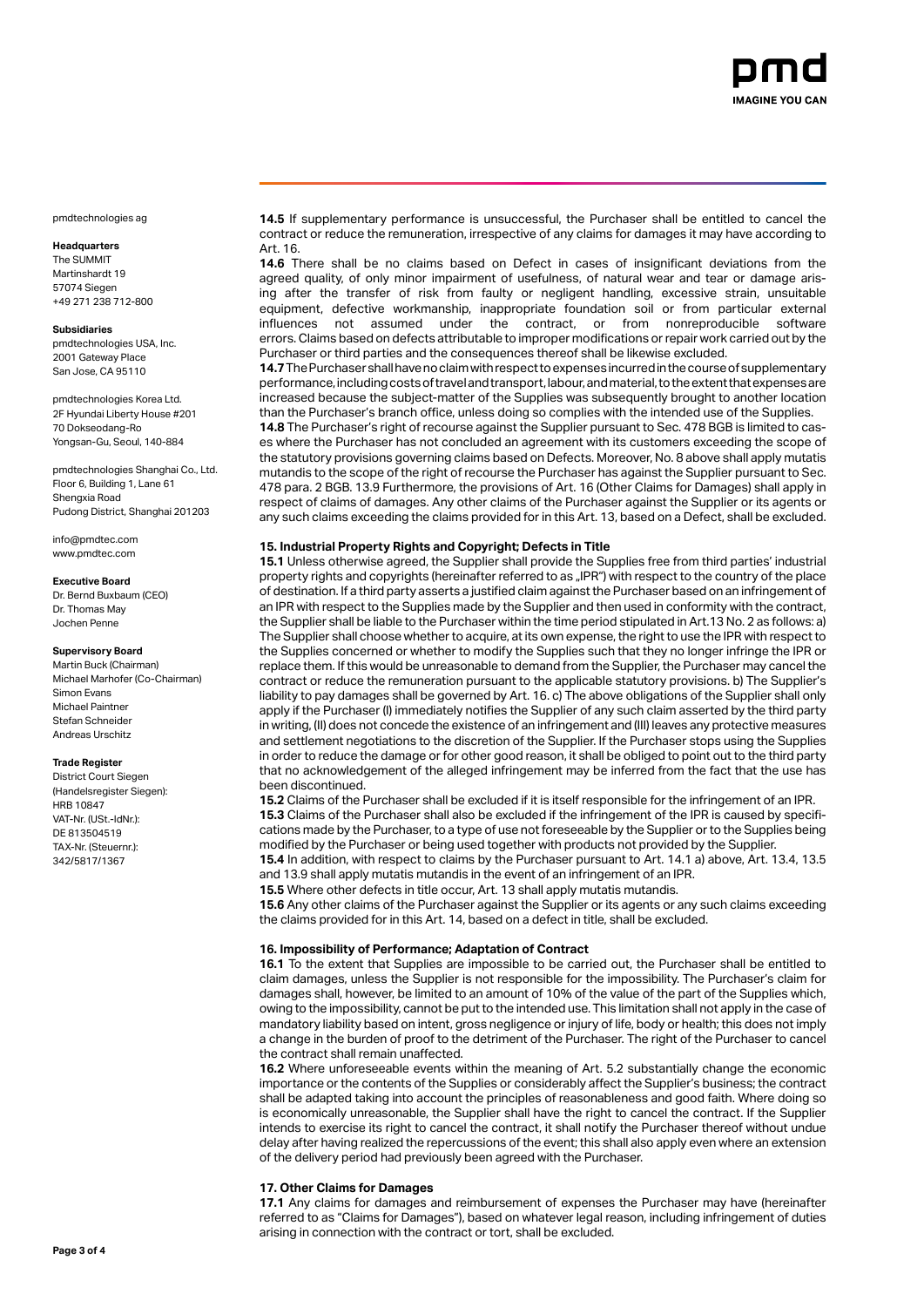

# **Headquarters**

The SUMMIT Martinshardt 19 57074 Siegen +49 271 238 712-800

# **Subsidiaries**

pmdtechnologies USA, Inc. 2001 Gateway Place San Jose, CA 95110

pmdtechnologies Korea Ltd. 2F Hyundai Liberty House #201 70 Dokseodang-Ro Yongsan-Gu, Seoul, 140-884

pmdtechnologies Shanghai Co., Ltd. Floor 6, Building 1, Lane 61 Shengxia Road Pudong District, Shanghai 201203

info@pmdtec.com www.pmdtec.com

#### **Executive Board**

Dr. Bernd Buxbaum (CEO) Dr. Thomas May Jochen Penne

# **Supervisory Board**

Martin Buck (Chairman) Michael Marhofer (Co-Chairman) Simon Evans Michael Paintner Stefan Schneider Andreas Urschitz

# **Trade Register**

District Court Siegen (Handelsregister Siegen): HRB 10847 VAT-Nr. (USt.-IdNr.): DE 813504519 TAX-Nr. (Steuernr.): 342/5817/1367

**17.2** The above shall not apply in the case of mandatory liability, e.g. under the German Product Liability Act ("Produkthaftungsgesetz"), in the case of intent, gross negligence, injury of life, body or health, or breach of a condition which goes to the root of the contract ("wesentliche Vertragspflichten"). However, Claims for Damages arising from a breach of a condition which goes to the root of the contract shall be limited to the foreseeable damage which is intrinsic to the contract, unless caused by intent or gross negligence or based on a liability for injury of life, body or health. The above provision does not imply a change in the burden of proof to the detriment of the Purchaser.

**17.3** In any case the Suppliers liability in all claims of any kind whether based upon contract, indemnity, warranty, tort (including negligence and strict liability) or otherwise for all losses or damages arising out of, connected with or resulting from purchase of devices shall not exceed the price of the specifics product(s) which give rise to the claim.

**17.4** To the extent that the Purchaser has a valid Claim for Damages according to this Art. 16, it shall be time- barred upon expiration of the limitation period applicable to Defects pursuant to Art.13.2. In the case of claims for damages under the German Product Liability Act, the statutory provisions governing limitation periods shall apply.

### **18. Venue and Applicable Law**

**18.1** If the Purchaser is a businessperson, sole venue for all disputes arising directly or indirectly out of the contract shall be the Supplier's place of business. However, the Supplier may also bring an action at the Purchaser's place of business.

**18.2** Legal relations existing in connection with this contract shall be governed by German substantive law, to the exclusion of the United Nations Convention on Contracts for the International Sale of Goods (CISG).

# **19. Severability Clause**

The legal invalidity of one or more provisions of this contract shall in no way affect the validity of the remaining provisions.

This shall not apply if it would be unreasonable for one of the parties to continue the contract.

Siegen, November 1, 2019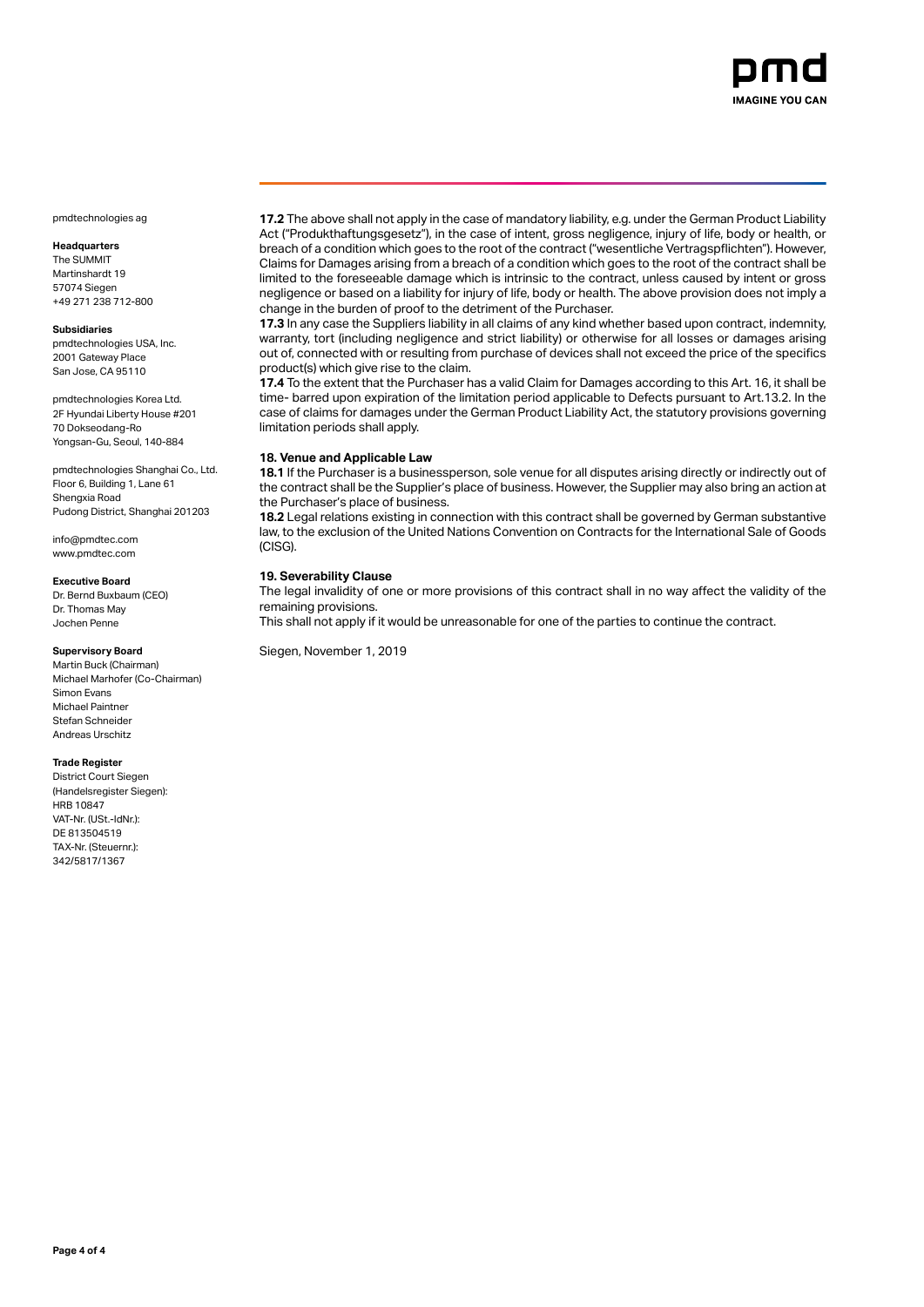

# **Headquarters**

The SUMMIT Martinshardt 19 57074 Siegen +49 271 238 712-800

# **Subsidiaries**

Branch Dresden Königsbrücker Straße 49 01099 Dresden +49 351 215 274-51

Branch Ulm Science Park II Lise-Meitner-Straße 8 89081 Ulm

info@pmdtec.com www.pmdtec.com

#### **Managing Directors**

Dr. Bernd Buxbaum (CEO) Dr. Thomas May

#### **Trade Register**

District Court Siegen (Handelsregister Siegen): HRB 11855 VAT-Nr. (USt.-IdNr.): DE 323 987 336 TAX-Nr. (Steuernr.): 342/5817/3715

# **Terms of Sale for items supplied by pmdindustrial gmbh**

# **1. General**

**1.1** The scope of deliveries and/or services (hereinafter referred to as "Supplies") shall be determined by the written declarations of both Parties. General terms and conditions of the Purchaser shall apply only if and when expressly accepted by pmdindustrial gmbh, Siegen (hereinafter referred to as "Supplier") in writing.

**1.2** The Supplier herewith reserves any industrial property rights and/or copyrights pertaining to its cost estimates, drawings and other documents (hereinafter referred to as "Documents"). The Documents shall not be made accessible to third parties without the Supplier's prior consent and shall, upon request, be returned without undue delay to the Supplier if the contract is not awarded to the Supplier. Sentences 1 and 2 shall apply mutatis mutandis to documents of the Purchaser; these may, however, be made accessible to third parties to whom the Supplier may rightfully transfer Supplies.

# **2. Prices**

Prices are ex works and exclude packaging unless otherwise specified and are subject to change without further notice. Any applicable taxes shall be added at the applicable rate and will be added separately to the invoice.

# **3. Delivery**

Delivery dates are approximate and are based upon receipt of all necessary information. The risk of loss passes to the buyer at pmdtechnologies ag premises in Siegen.

# **4. Terms of Payment**

**4.1** Subject to credit department approval, net 30 days from date of invoice.

**4.2** Partial Supplies shall be allowed, unless they are unreasonable to accept for the Purchaser. Payments shall be made free Supplier's paying office.

**4.3** The Purchaser may set off only those claims that are undisputed or against which no legal recourse is possible.

# **5. Personal Data**

I agree with the storage, processing and disclosure of my personal data according to the following data protection regulations: All personal data will be treated confidential. Any personal data provided by the Purchaser to the Supplier will be saved, processed and used only to serve the purpose of the handling and the execution of the order. If necessary the Supplier will communicate the Purchasers' personal data to contractors who will process and use the personal data only to for the purpose, e.g. for address or solvency checks. The Purchaser has the right to obtain information about the stored personal data free of charge. For any information contact info@pmdtec.com.

# **6. Time for Supplies; Delay**

**6.1** Times set for Supplies can only be observed if all Documents to be supplied by the Purchaser, necessary permits and releases, especially concerning plans, are received in time and if agreed terms of payment and other obligations of the Purchaser are fulfilled. Unless these conditions are fulfilled in time, times set shall be ex-tended appropriately; this shall not apply where the Supplier is responsible for the delay.

**6.2** If non-observance of the times set is due to force majeure such as mobilization, war, rebellion or similar events, e. g. strike or lockout, such time shall be extended accordingly.

**6.3** If the Supplier is responsible for the delay (hereinafter referred to as "Delay") and the Purchaser demonstrably suffered a loss there from, the Purchaser may claim a compensation as liquidated damages of 0.5% for every completed week of Delay, but in no case more than a total of 5% of the price of that part of the Supplies which because of the Delay could not be put to the intended use.

**6.4** Purchaser's claims for damages due to delayed Supplies as well as claims for damages in lieu of performance exceeding the limits specified in No. 3 above shall be excluded in all cases of delayed Supplies even upon expiry of a time set to the Supplier to effect the Supplies. This shall not apply in cases of mandatory liability based on intent, gross negligence, or due to injury of life, body or health. Cancellation of the contract by the Purchaser based on statute shall be limited to cases where the Supplier is responsible for the delay. The above provisions do not imply a change in the burden of proof to the detriment of the Purchaser.

**6.5** At the Supplier's request the Purchaser shall declare within a reasonable period of time whether the Purchaser cancels the contract due to the delayed Supplies or insists on the Supplies to be carried out. **6.6** If dispatch or shipment is delayed at the Purchaser's request by more than one month after notice of the readiness for dispatch was given, the Purchaser may be charged, for every month commenced, storage costs of 0.5% of the price of the items of the Supplies, but in no case more than a total of 5%. The parties to the contract may prove that higher or, as the case may be, lower storage costs have been incurred.

# **7. Receiving of Supplies**

The Purchaser shall not refuse to receive Supplies due to minor defects.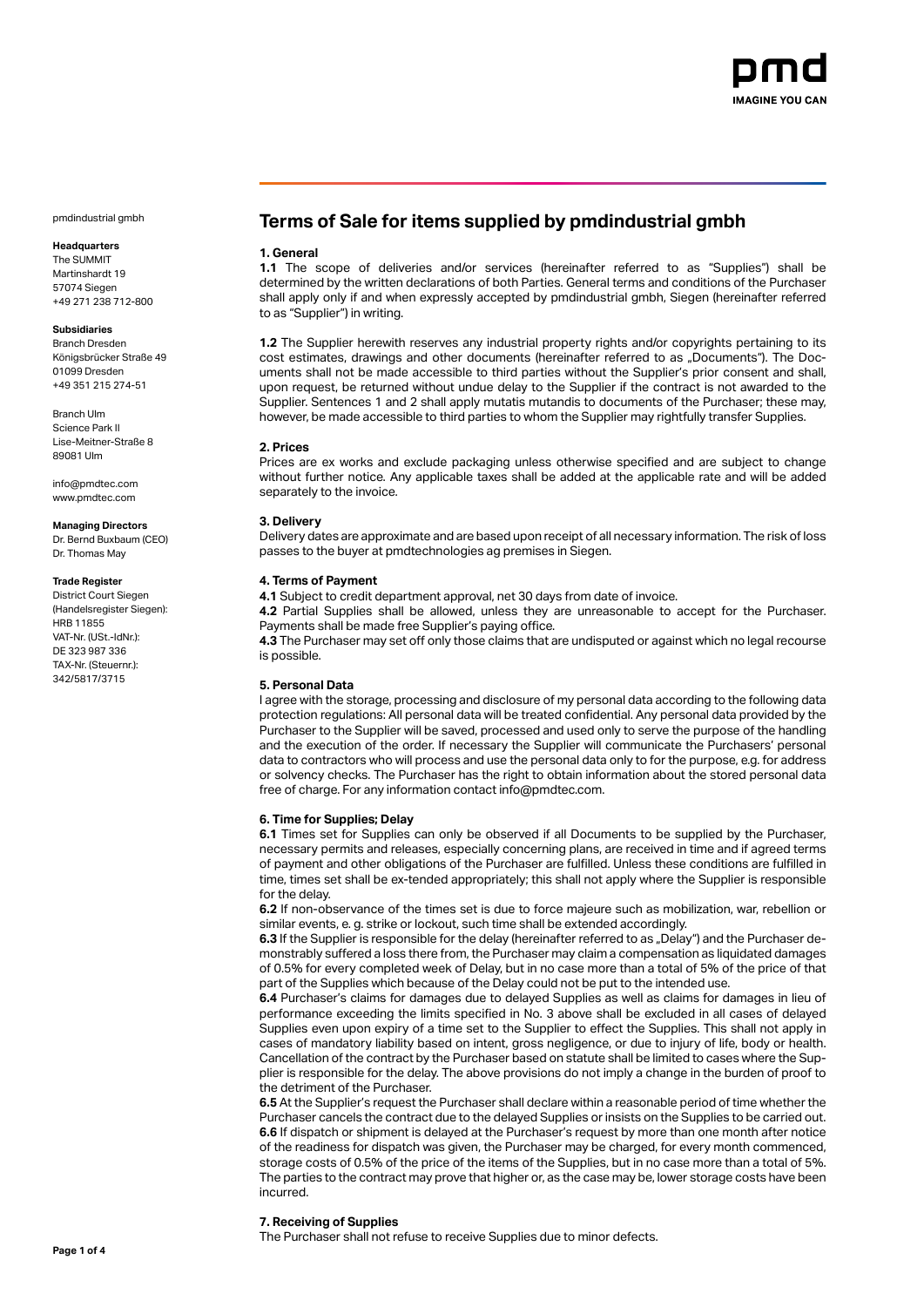

# **Headquarters**

The SUMMIT Martinshardt 19 57074 Siegen +49 271 238 712-800

# **Subsidiaries**

Branch Dresden Königsbrücker Straße 49 01099 Dresden +49 351 215 274-51

Branch Ulm Science Park II Lise-Meitner-Straße 8 89081 Ulm

info@pmdtec.com www.pmdtec.com

#### **Managing Directors**

Dr. Bernd Buxbaum (CEO) Dr. Thomas May

### **Trade Register**

District Court Siegen (Handelsregister Siegen): HRB 11855 VAT-Nr. (USt.-IdNr.): DE 323 987 336 TAX-Nr. (Steuernr.): 342/5817/3715

### **8. Warranty**

The Supplier warrants that all devices will perform in normal use in accordance to device specifications for a period of one year from date of delivery to the customer. This warranty does not cover failure due to those mechanical and electrical causes defined below as liability of the customer. pmdtechnologies makes no other warrantees ex-pressed or implied for these devices. If the devices do not function properly during the warranty period, pmdtechnologies will, at its option, either replace or refund the purchase price of any device found to be defective. Opening the camera body is not allowed. At non-compliance any warranty claim expires.

### **9. Returns**

Devices will be considered for replacement up to one year from the date of shipment. Returns will be re-tested against the device specifications and if found to meet those specifications will be shipped back to the customer at the customer's expense. All items should be returned, transportation prepaid by the customer to:

pmdindustrial gmbh Martinshardt 19 D-57074 Siegen (Germany)

# **10. Loan-Camera**

Opening the camera body is not allowed. At non-compliance any warranty claim expires and the full purchase price has to be paid.

# **11. Liability of the Customer**

Damage from mechanical (scratches or breakage), electrical (ESD), or other misuse of the device (electrical, storage temperature, etc.) beyond the stated maximum ratings in the device specifications that occur after receipt of the device by the customer shall be the responsibility of the customer.

# **12. Camera Patents**

The purchase price paid for the image sensors does not include a license under any pmdtechnologies ag patent to manufacture or assemble a camera based on the pmd-principle.

### **13. Retention of Title**

13.1 Items pertaining to the Supplies ("Retained Goods") shall remain the property of the Supplier until each and every claim the Supplier has against the Purchaser on account of the business connection has been fulfilled. If the combined value of the security interests of the Supplier exceeds the value of all secured claims by more than 20%, the Supplier shall release a corresponding part of the security interest if so requested by the Purchaser.

**13.2** For the duration of the retention of title, the Purchaser may not pledge the Retained Goods or use them as security, and resale shall be possible only for resellers in the ordinary course of their business and only on condition that the reseller receives payment from its customer or makes the transfer of property to the customer de-pendent upon the customer fulfilling its obligation to effect payment.

**13.3** The Purchaser shall inform the Supplier forthwith of any seizure or other act of intervention by third parties.

**13.4** Where the Purchaser fails to fulfill its duties, including failure to make payments due, the Supplier shall be entitled to cancel the contract and take back the Retained Goods in the case of continued failure following expiry of a reasonable time set by the Supplier; the statutory pro-visions that a time limit is not needed remain unaffected. The Purchaser shall be obliged to surrender the Retained Goods.

### **14. Defects as to Quality**

The Supplier shall be liable for defects as to quality ("Sachmängel", hereinafter referred to as "Defects",) as follows:

**14.1** All parts or services where a Defect becomes apparent within the limitation period shall, at the discretion of the Supplier, be repaired, replaced or provided again free of charge irrespective of the hours of operation elapsed, provided that the reason for the Defect had already existed at the time when the risk passed.

**14.2** Claims based on Defects are subject to a limitation period of 12 months. This provision shall not apply where longer periods are prescribed by law according to Sec. 438 para. 1 No. 2 (buildings and things used for a building), Sec. 479 para. 1(right of recourse), and Sec. 634a para. 1 No. 2 (defects of a building) German Civil Code ("BGB"), as well as in cases of injury of life, body or health, or where the Supplier intentionally or grossly negligently fails to fulfill its obligation or fraudulently conceals a Defect. The legal provisions regarding suspension of expiration ("Ablaufhemmung"), suspension ("Hemmung") and recommencement of limitation periods remain unaffected.

**14.3** The Purchaser shall notify Defects to the Supplier in writing and without undue delay. In the case of notification of a Defect, the Purchaser may withhold payments to a reasonable extent taking into account the Defect occurred. The Purchaser, however, may withhold payments only if the subject-matter of the notification of the Defect occurred is justified beyond doubt. Unjustified notifications of Defect shall entitle the Supplier to have its expenses reimbursed by the Purchaser.

14.4 The Supplier shall first be given the opportunity to supplement its performance ("Nacherfüllung") **Page 2 of 4** within a reasonable period of time.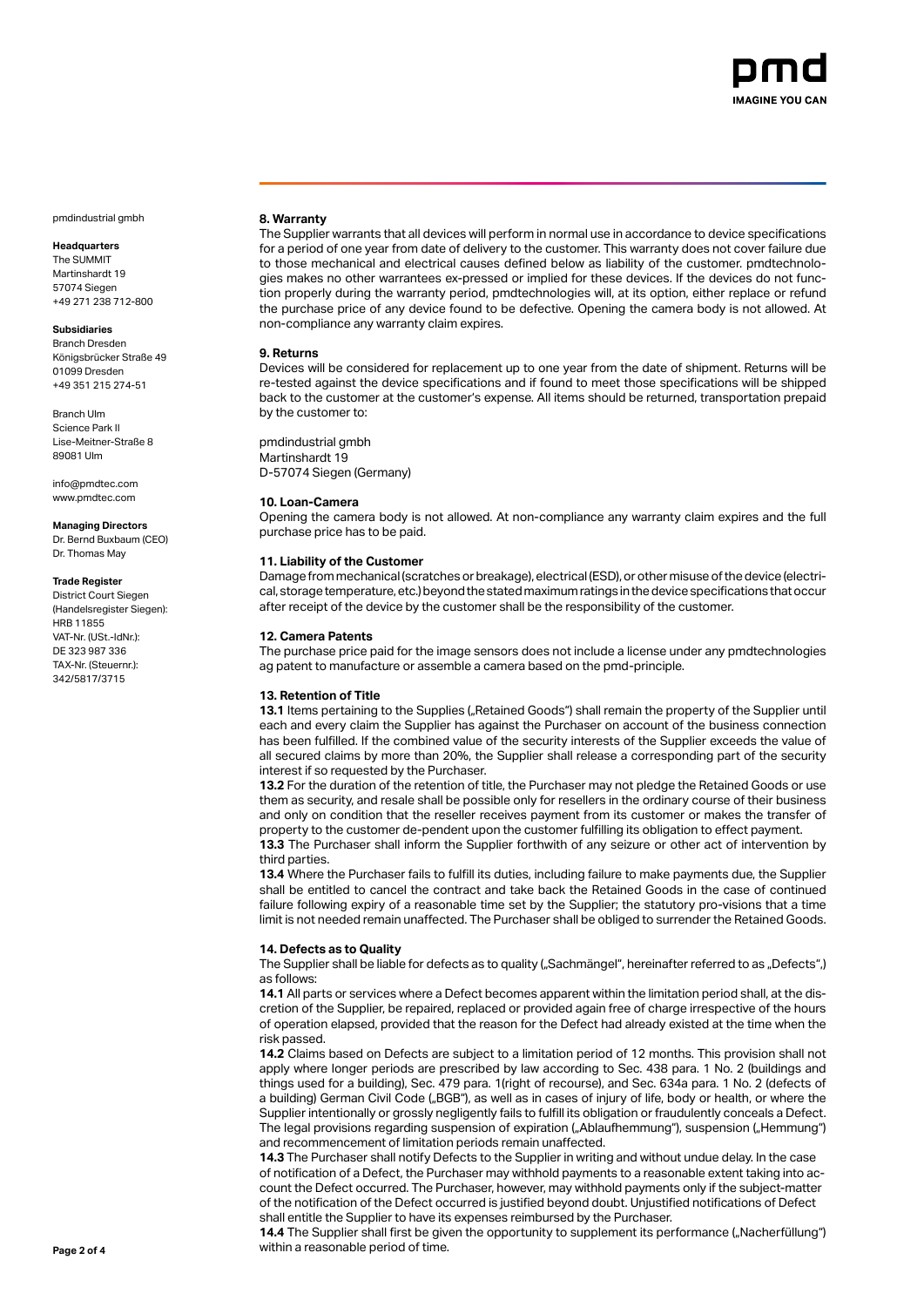

# **Headquarters**

The SUMMIT Martinshardt 19 57074 Siegen +49 271 238 712-800

# **Subsidiaries**

Branch Dresden Königsbrücker Straße 49 01099 Dresden +49 351 215 274-51

Branch Ulm Science Park II Lise-Meitner-Straße 8 89081 Ulm

info@pmdtec.com www.pmdtec.com

#### **Managing Directors**

Dr. Bernd Buxbaum (CEO) Dr. Thomas May

#### **Trade Register**

District Court Siegen (Handelsregister Siegen): HRB 11855 VAT-Nr. (USt.-IdNr.): DE 323 987 336 TAX-Nr. (Steuernr.): 342/5817/3715

**14.5** If supplementary performance is unsuccessful, the Purchaser shall be entitled to cancel the contract or reduce the remuneration, irrespective of any claims for damages it may have according to Art. 16.

**14.6** There shall be no claims based on Defect in cases of insignificant deviations from the agreed quality, of only minor impairment of usefulness, of natural wear and tear or damage arising after the transfer of risk from faulty or negligent handling, excessive strain, unsuitable equipment, defective workmanship, inappropriate foundation soil or from particular external<br>
influences not assumed under the contract, or from nonreproducible software contract, or from nonreproducible errors. Claims based on defects attributable to improper modifications or repair work carried out by the Purchaser or third parties and the consequences thereof shall be likewise excluded.

**14.7** The Purchaser shall have no claim with respect to expenses incurred in the course of supplementary performance, including costs of travel and transport, labour, and material, to the extent that expenses are increased because the subject-matter of the Supplies was subsequently brought to another location than the Purchaser's branch office, unless doing so complies with the intended use of the Supplies.

**14.8** The Purchaser's right of recourse against the Supplier pursuant to Sec. 478 BGB is limited to cases where the Purchaser has not concluded an agreement with its customers exceeding the scope of the statutory provisions governing claims based on Defects. Moreover, No. 8 above shall apply mutatis mutandis to the scope of the right of recourse the Purchaser has against the Supplier pursuant to Sec. 478 para. 2 BGB. 13.9 Furthermore, the provisions of Art. 16 (Other Claims for Damages) shall apply in respect of claims of damages. Any other claims of the Purchaser against the Supplier or its agents or any such claims exceeding the claims provided for in this Art. 13, based on a Defect, shall be excluded.

### **15. Industrial Property Rights and Copyright; Defects in Title**

**15.1** Unless otherwise agreed, the Supplier shall provide the Supplies free from third parties' industrial property rights and copyrights (hereinafter referred to as "IPR") with respect to the country of the place of destination. If a third party asserts a justified claim against the Purchaser based on an infringement of an IPR with respect to the Supplies made by the Supplier and then used in conformity with the contract, the Supplier shall be liable to the Purchaser within the time period stipulated in Art.13 No. 2 as follows: a) The Supplier shall choose whether to acquire, at its own expense, the right to use the IPR with respect to the Supplies concerned or whether to modify the Supplies such that they no longer infringe the IPR or replace them. If this would be unreasonable to demand from the Supplier, the Purchaser may cancel the contract or reduce the remuneration pursuant to the applicable statutory provisions. b) The Supplier's liability to pay damages shall be governed by Art. 16. c) The above obligations of the Supplier shall only apply if the Purchaser (I) immediately notifies the Supplier of any such claim asserted by the third party in writing, (II) does not concede the existence of an infringement and (III) leaves any protective measures and settlement negotiations to the discretion of the Supplier. If the Purchaser stops using the Supplies in order to reduce the damage or for other good reason, it shall be obliged to point out to the third party that no acknowledgement of the alleged infringement may be inferred from the fact that the use has been discontinued.

**15.2** Claims of the Purchaser shall be excluded if it is itself responsible for the infringement of an IPR. **15.3** Claims of the Purchaser shall also be excluded if the infringement of the IPR is caused by specifications made by the Purchaser, to a type of use not foreseeable by the Supplier or to the Supplies being modified by the Purchaser or being used together with products not provided by the Supplier.

**15.4** In addition, with respect to claims by the Purchaser pursuant to Art. 14.1 a) above, Art. 13.4, 13.5 and 13.9 shall apply mutatis mutandis in the event of an infringement of an IPR.

**15.5** Where other defects in title occur, Art. 13 shall apply mutatis mutandis.

**15.6** Any other claims of the Purchaser against the Supplier or its agents or any such claims exceeding the claims provided for in this Art. 14, based on a defect in title, shall be excluded.

# **16. Impossibility of Performance; Adaptation of Contract**

**16.1** To the extent that Supplies are impossible to be carried out, the Purchaser shall be entitled to claim damages, unless the Supplier is not responsible for the impossibility. The Purchaser's claim for damages shall, however, be limited to an amount of 10% of the value of the part of the Supplies which, owing to the impossibility, cannot be put to the intended use. This limitation shall not apply in the case of mandatory liability based on intent, gross negligence or injury of life, body or health; this does not imply a change in the burden of proof to the detriment of the Purchaser. The right of the Purchaser to cancel the contract shall remain unaffected.

**16.2** Where unforeseeable events within the meaning of Art. 5.2 substantially change the economic importance or the contents of the Supplies or considerably affect the Supplier's business; the contract shall be adapted taking into account the principles of reasonableness and good faith. Where doing so is economically unreasonable, the Supplier shall have the right to cancel the contract. If the Supplier intends to exercise its right to cancel the contract, it shall notify the Purchaser thereof without undue delay after having realized the repercussions of the event; this shall also apply even where an extension of the delivery period had previously been agreed with the Purchaser.

### **17. Other Claims for Damages**

**17.1** Any claims for damages and reimbursement of expenses the Purchaser may have (hereinafter referred to as "Claims for Damages"), based on whatever legal reason, including infringement of duties arising in connection with the contract or tort, shall be excluded.